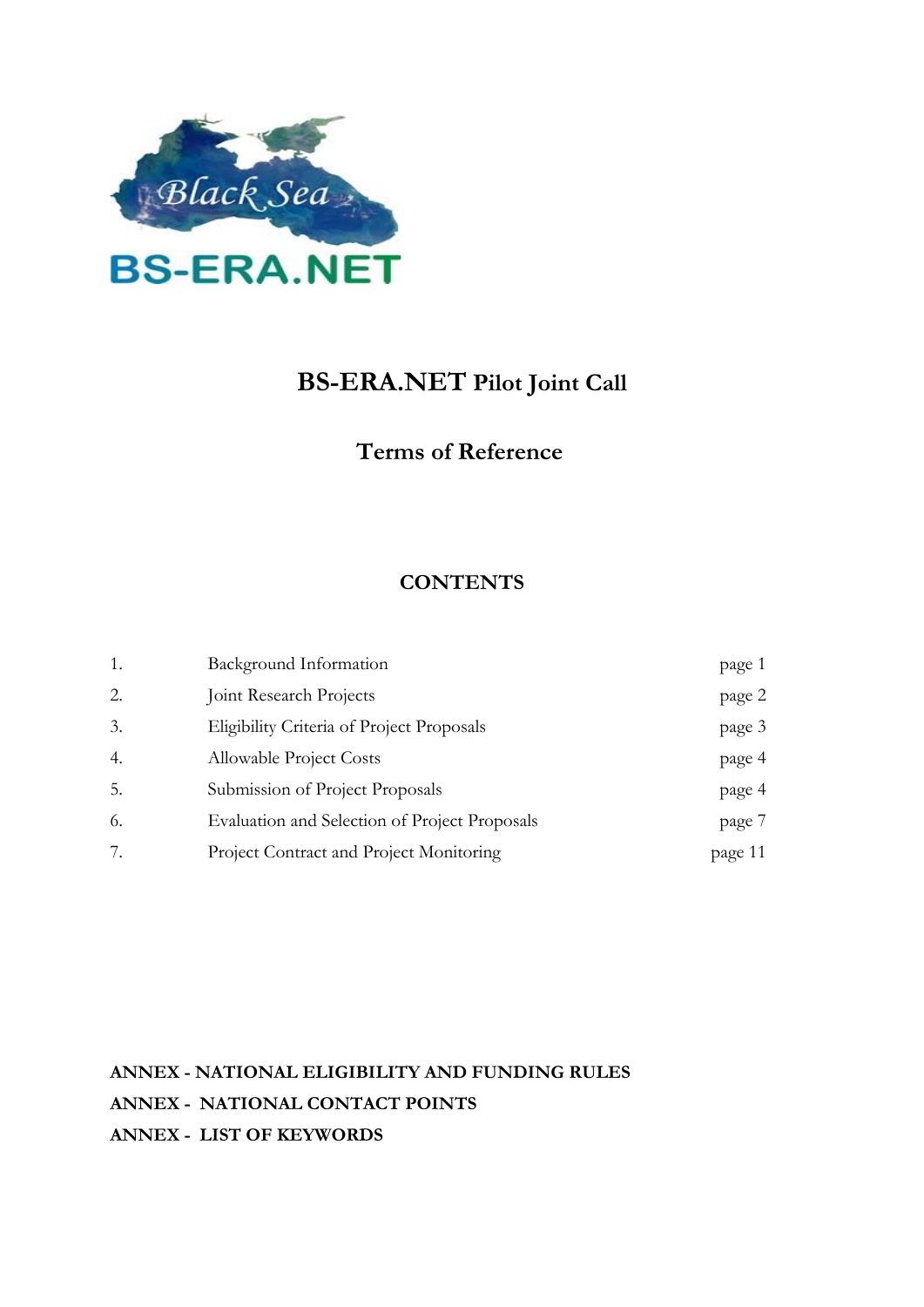#### **1. BACKGROUND INFORMATION**

**The BS-ERA.NET** is an ERA.NET project funded by the European Commission within the 7th Framework Programme for Research and Technology Development (FP7).

**The members of the consortium** of the BS ERA.NET project are:

- National Centre for Programme Management (CNMP), Romania, Co-ordinator
- National Authority for Scientific Research (ANCS), Romania
- The General Secretariat for Research and Technology (GSRT), Ministry of Education, Life Long Learning and Religious Affairs, Greece
- Italian National Agency for New Technologies Energy and Sustainable Economic Development (ENEA), Italy
- The Scientific and Technological Research Council of Turkey (TUBITAK), Turkey
- French Ministry of Higher Education and Research (MESR), France
- National Centre for Scientific Research (CNRS), France
- Presidium of Azerbaijan National Academy of Sciences (ANAS), Azerbaijan
- National Academy of Sciences of the Republic of Armenia (NAS RA), Armenia
- International Bureau of the Federal Ministry of Education and Research at the German Aerospace Centre (DLR), Germany
- The National Information Centre for Ukraine EU S&T Cooperation at Kyiv State Centre for Scientific, Technical and Economic Information (NCP), Ukraine
- International Centre for Black Sea Studies (ICBSS), Greece
- Academy of Sciences of Moldova (ASM), Moldova

 $\overline{a}$ 

- Malta Council for Science and Technology (MCST), Malta
- Georgian National Science Foundation (GNSF), Georgia
- Ministry of Education, Youth and Science of Bulgaria (MEYSB), Bulgaria
- State Committee of Science of the Republic of Armenia (SCS RA), Armenia

The BS-ERA.NET consortium sets up and runs a structure to sustain and strengthen the collaboration between R&D funding programmes and agencies for transnational coordinated funding of research and development in the extended Black Sea region<sup>[1](#page-1-0)</sup>.

In this framework, a **PILOT JOINT CALL (PJC)** of **interested programme owners/programme managers** in the Member States of the European Union (MS), the Associated Countries to the 7<sup>th</sup> Framework Programme (AC) and the extended Black Sea region will be launched on  $27<sup>th</sup>$  <sup>th</sup> September 2010 and closed on  $14<sup>th</sup>$  January 2011 at 18:00 Brussels time.

The objective of the Pilot Joint Call is to **promote collaborative research on Climate and Environment and Energy** taking a proactive and innovative approach to developing solutions for a sustainable development. The implementation of this Pilot Joint Call is an early step towards meeting the overall aim of the BS-ERA.NET project, namely the development of a **Black Sea Research Programme** (BSRP).

<span id="page-1-0"></span><sup>&</sup>lt;sup>1</sup> The extended Black Sea region includes the following countries: Armenia, Azerbaijan, Bulgaria, Georgia, Greece, Moldova, Romania,Turkey and Ukraine.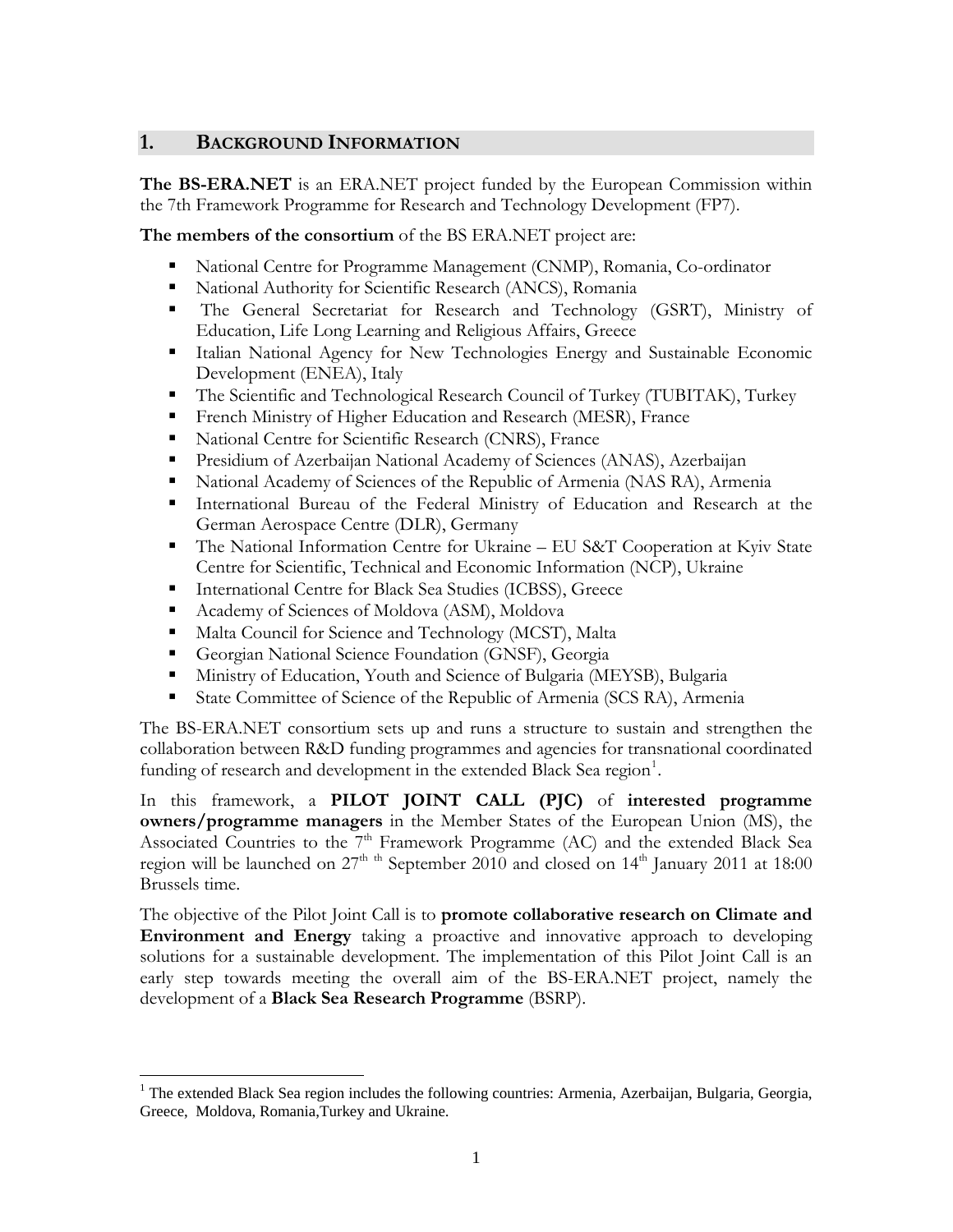Interested programme owners/programme managers from EU-MS/AC and the extended Black Sea region, within and also beyond the BS ERA.NET project consortium, have been invited to join a "**Group of Funding Parties**" (**GFP**).

The following programme owners/Programme managers have signed the Implementation Agreement and confirmed their participation in the Group of Funding Parties and their readiness to pledge financial contributions:

- SCS-RA (Armenia)
- SDF(Azerbaijan)
- MEYSB (Bulgaria
- SNRSF(Georgia)
- BMBF (Germany)
- GSRT (Greece)
- ENEA (Italy)
- ASM (Moldova)
- CNMP(Romania)
- TÜBITAK (Turkey)
- SCSII (Ukraine)

A **Joint Call Secretariat (JCS)** has been entrusted the operational management of the Pilot Joint Call by the Group of Funding Parties. The JCS will be run jointly by CNMP and DLR.

The Pilot Joint Call will be implemented through a **coordinated funding scheme** whereby each funding party will fund its own teams within a multilateral project ("**Virtual Common Pot**"), with a view to harmonize the funding contributions in order to guarantee the funding of as many as possible of the projects selected through a peer review process.

The financial contributions of each Funding Party will be topped-up by a contribution based on a transfer of INTAS financial assets to the funding parties from the Joint Call Secretariat. Exceptions will be negotiated between the Joint Call Secretariat and the respective funding parties. The principle will be a pro-rata basis depending on the total actual contribution of each Funding Party in relation to the total financial contribution of the Group of Funding Parties.

# **2. JOINT RESEARCH PROJECTS**

# **Scope of the Pilot Joint Call**

In the framework of the Pilot Joint Call, the Group of Funding Parties agreed to support **joint research projects**.

A joint research project is implemented by several institutions ("consortium") in partnership.

The **joint research projects** will address mainly applied research. However, basic research of direct relevance for the thematic focus of the call may be addressed too. Projects may also include dedicated measures to enhance mobility, exchanges and access to medium/large scale infrastructures, with the aim to promote researchers mobility and to foster the development of long-term research collaboration.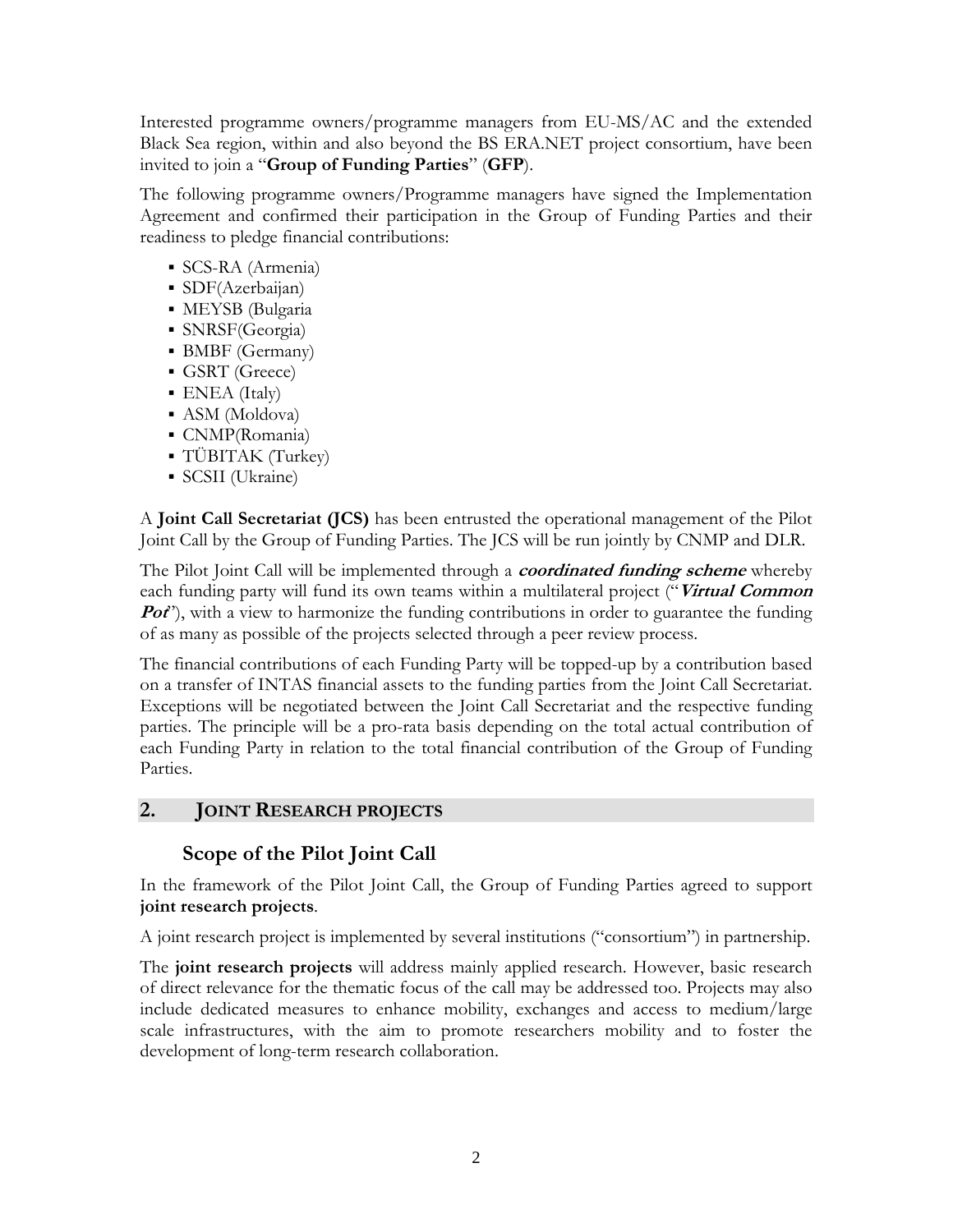# <span id="page-3-0"></span> **Thematic Focus**

#### 1. **Climate and Environment**

1.1 Exploitation and transport of mineral resources: impact on environment

1.2 Water pollution prevention options for coastal zones and tourist areas

### 2. **Energy**

2.1 Hydrogen production from  $H<sub>2</sub>S$  rich Black Sea Water

 $2.2 \text{ CO}_2$  capture and storage technologies for zero emission power generation in the Black Sea region.

Socio-economic aspects can be included in the research proposals where relevant.

# **Eligible institutions and Project Consortium**

Institutions applying for funding must be eligible for funding by their respective national Funding Party. They can be higher education and research institutes, R&D companies and SMEs.

Other institutions not eligible for funding are invited to join the consortium as well on their own expenses. The **project consortium** must comprise at least 3 eligible institutions from 3 different participating countries to the BS-ERA.NET Joint Call, of which at least one from an EU country and one from a non-EU country from the extended Black Sea region<sup>[2](#page-3-0)</sup>. One of the institutions must be designated as Coordinating Institution.

# **Duration**

The duration of a project must be **between 18 and 36 months**.

# **Funding**

The **maximum funding** allocated per project is **€ 300,000**.

The funding of a **joint research project** will depend on the nature and duration of the proposed research and must be justified in terms of the resources needed to achieve the objectives of the project. The funding requested should therefore be realistically adjusted to the actual needs of the project, taking into account any other funds available.

In case an institution/partner cannot receive its funding from its national funding organisation in a selected project, this specific project will not be retained for funding.

# **3. ELIGIBILITY CRITERIA OF PROJECT PROPOSALS**

**Project proposals** must:

 $\overline{a}$ 

- Be in the scope and in the thematic focus of the call as described in Section 2
- Meet the consortium composition requirements as specified in Section 2
- Be submitted by partner institutions which are eligible to receive funding from their national members of the Group of Funding Parties
- Comply with the allowed duration as specified in Section 2

<sup>2</sup> List of non-EU BS countries: Armenia, Azerbaijan, Georgia, Moldova, Turkey and Ukraine.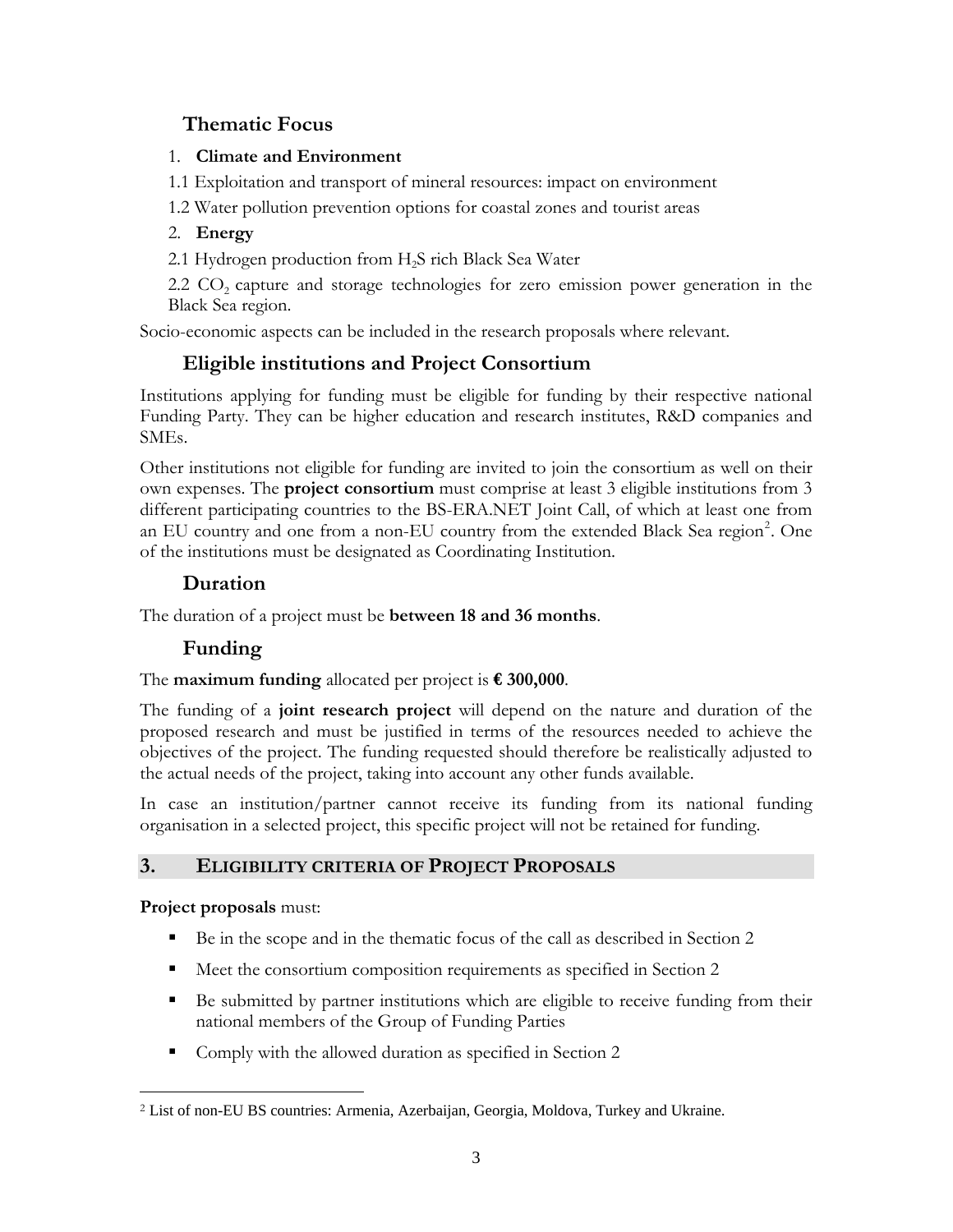- Comply with the funding requirements as specified in Section 2
- Comply with the terms of the submission procedure as specified in Section 5
- Be complete according to the rules described in these Terms of Reference
- Be submitted in the English language
- Meet the submission deadline as specified in Section 1.

The Joint Call Secretariat checks that proposals meet the eligibility criteria as set out in section 3.

#### **Only full proposals meeting all above eligibility criteria will be processed by the Joint Call Secretariat**

Once a proposal meets the PJC eligibility criteria, the Joint Call Secretariat will ask the Group of Funding Parties to check and confirm the eligibility at the level of partner institutions participating in a project consortium according to their national regulations. With this respect, national regulations of the Funding Parties are available in Annex - National Eligibility and Funding Rules.

#### **Project applicants are strongly advised to contact their National Contact Point (NCP) in due time before submission, to verify their national eligibility. A list of NCPs is provided in Annex –National Contact Points.**

Non eligible proposals will be rejected.

### **4. ALLOWABLE PROJECT COSTS**

Allowable project costs are grouped in two categories: **labour costs and operational costs**  including travel and subsistence, consumables, equipment and other costs respecting regulations as defined by the responsible national Funding Party. All costs have to be justified by the needs of the project.

#### **5. SUBMISSION OF PROJECT PROPOSALS**

**Only submissions through the on-line submission system "PT-Outline" will be accepted. Proposals sent by post, e-mail, telex or facsimile will be rejected without notice.**

# **5.1. How to use the On-line Submission System**

#### **5.1.1 Registration in the On-line Submission System**

In order to submit a proposal the Project Coordinator should access the on-line submission system through the following weblink: [http://www.pt](http://www.pt-it.de/ptoutline/application/bseranet/)[it.de/ptoutline/application/bseranet/.](http://www.pt-it.de/ptoutline/application/bseranet/)

When accessing the submission system for the first time the Project Coordinator will be asked to enter her/his e-mail address. In return s/he will receive by e-mail a **password** and a link for activating her/his account.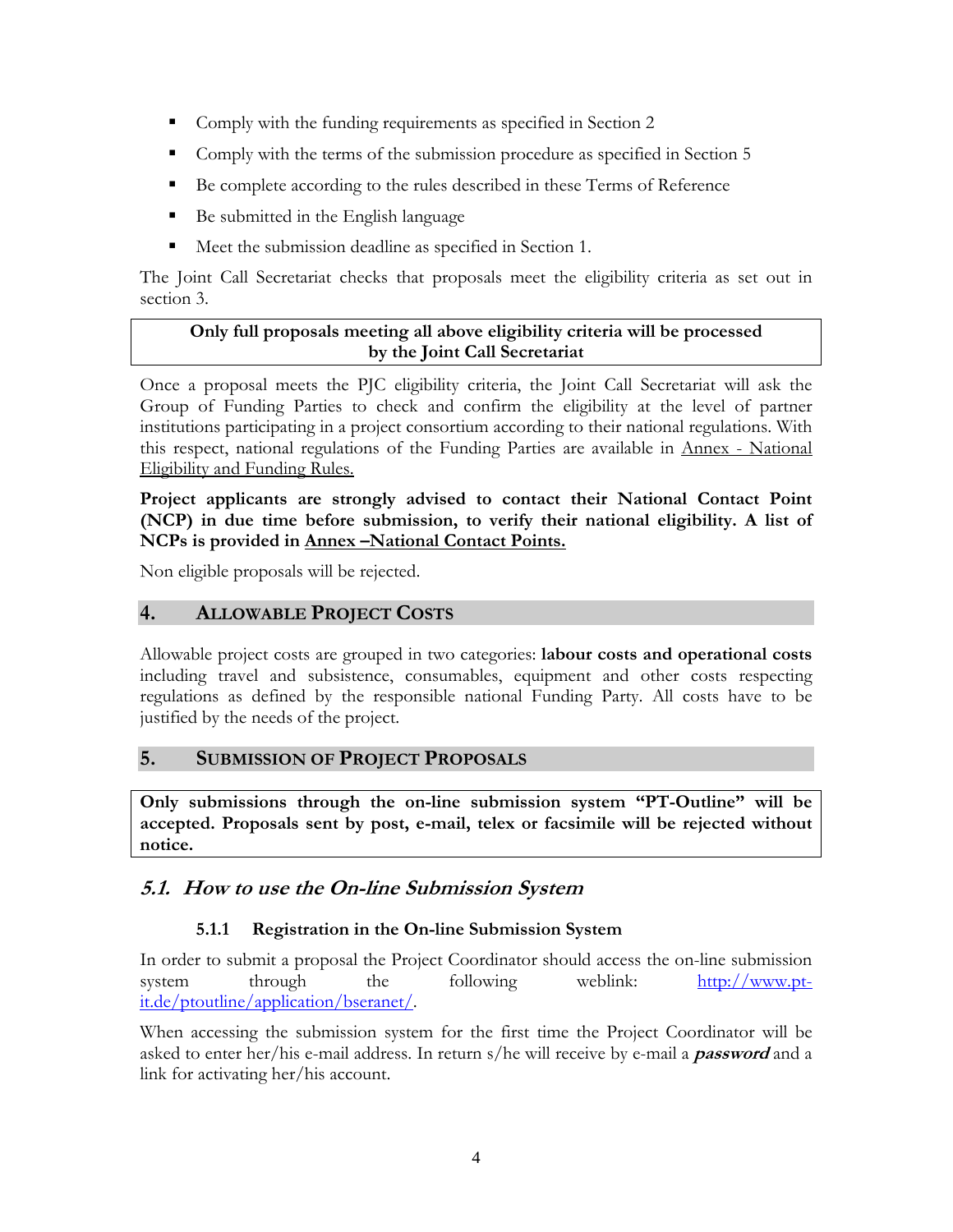#### **5.1.2 Access to the Submission System**

By using the **password** all partners in the consortium are able to execute their own part of the project proposal submission and to replace the proposal partly or fully with an updated version.

**!!! Avoid submission just before the deadline.** High Internet traffic during the last days before the submission deadline of the Call may make the access difficult.

#### **5.1.3 Acknowledgement of receipt and registration number**

After final submission of the proposal, the Project Coordinator will automatically receive by e-mail an acknowledgement of receipt with the proposal's registration number.

#### **5.1.4 Deadline**

All proposals must be finally submitted by the Project Coordinators before the deadline as specified in Section 1.

**Access to the On-line Submission System will be closed after the deadline**.

### **5.2. How to submit your proposal using the On-line Submission System**

#### **SECTION A. GENERAL INFORMATION**

#### **A1. Proposal Details**

- Title. Give the title of your project (less than 200 characters).
- Keywords: Identify the keywords selected from the keyword list (see Annex: List of Keywords).
- Free words: Supply additional free words to further specify your scientific subject.
- Intended starting date: not earlier than 1 June 2011.
- Duration: between 18 and 36 months.
- Total cost: estimated overall budget of the project.
- Participation of any research team in this proposal in any other project proposals in this Call.

#### **A2.Summary (max. 3.000 characters)**

Summarise the objectives, give a short description of the research activities and expected results of the project.

#### **A3.Background and Research Objectives (max. 9.000 characters)**

Give a detailed justification of the objectives of the project against the state-of-the art in the scientific area of the project:

Describe the scientific objectives of the project. Whenever possible, quantify the objectives in terms of measurable outcomes.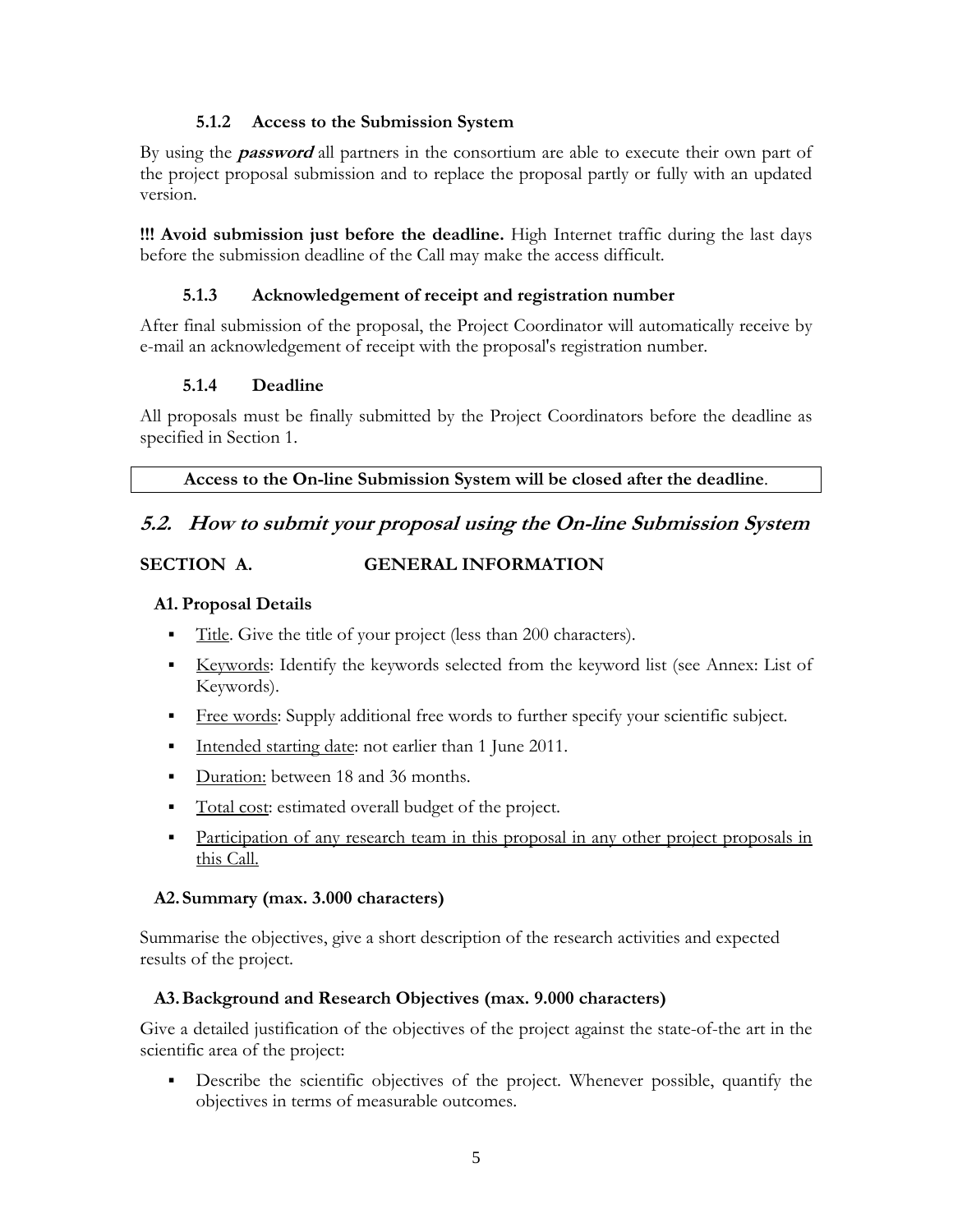- Give the scientific basis for your project and describe the present state-of-the-art concerning the specific research topics of your project. Identify important gaps to be filled in the current knowledge.
- Explain the novel character of the research proposed. Show how the objectives of the project aim at significant advances in the state-of-the-art through extending the current knowledge and/or filling the gaps identified.
- If relevant, highlight the multidisciplinary character of the project, whereby the activities in the project will tend to draw on a range of scientific disciplines and explain how this interdisciplinarity is going to be exploited.
- Explain the relevance and importance of the research project proposed, in terms of concrete applications (scientific, technological, innovative) and in terms of economic and societal impact in the Black Sea Region
- If the proposal is part of a larger national or international project, explain its precise role and how it fits into this wider context.

#### **A4.Research Project (max. 30.000 characters)**

Give an overall description of the research project and justify the methodology chosen to reach the objectives.

- Give an overall description and the general approach and methodology chosen to achieve the objectives. Highlight the particular advantages of the methodology chosen; quantify the expected project results.
- Explain where there is a potential for synergy effects between different tasks of the project and how this is going to be exploited.
- Give references of relevant scientific publications.

#### **SECTION B. TEAM INFORMATION (max. 3.000 characters per partner)**

- Identify the participating teams and the institutions to which they belong
- **Identify the Project Coordinator and the team leaders.**

For each team, the following information should be given:

- **Team Details:** 
	- Give the total number of team members. The size of each team should be limited to those people actually needed for performing the tasks.
	- Describe the background and particular expertise of the team against the tasks to be performed. Describe how the teams complement each other in the performance of the project.
	- If relevant, a maximum of five references of recent scientific publications, patents which best show the capability of the research team to perform the work proposed. Indicate for each the name of the authors, the title of the article, the journal or other publication, the date and place of issue. If a publication exists on a website, give its address.
	- Describe the relevant facilities and infrastructure available in view of performing the tasks assigned to the team.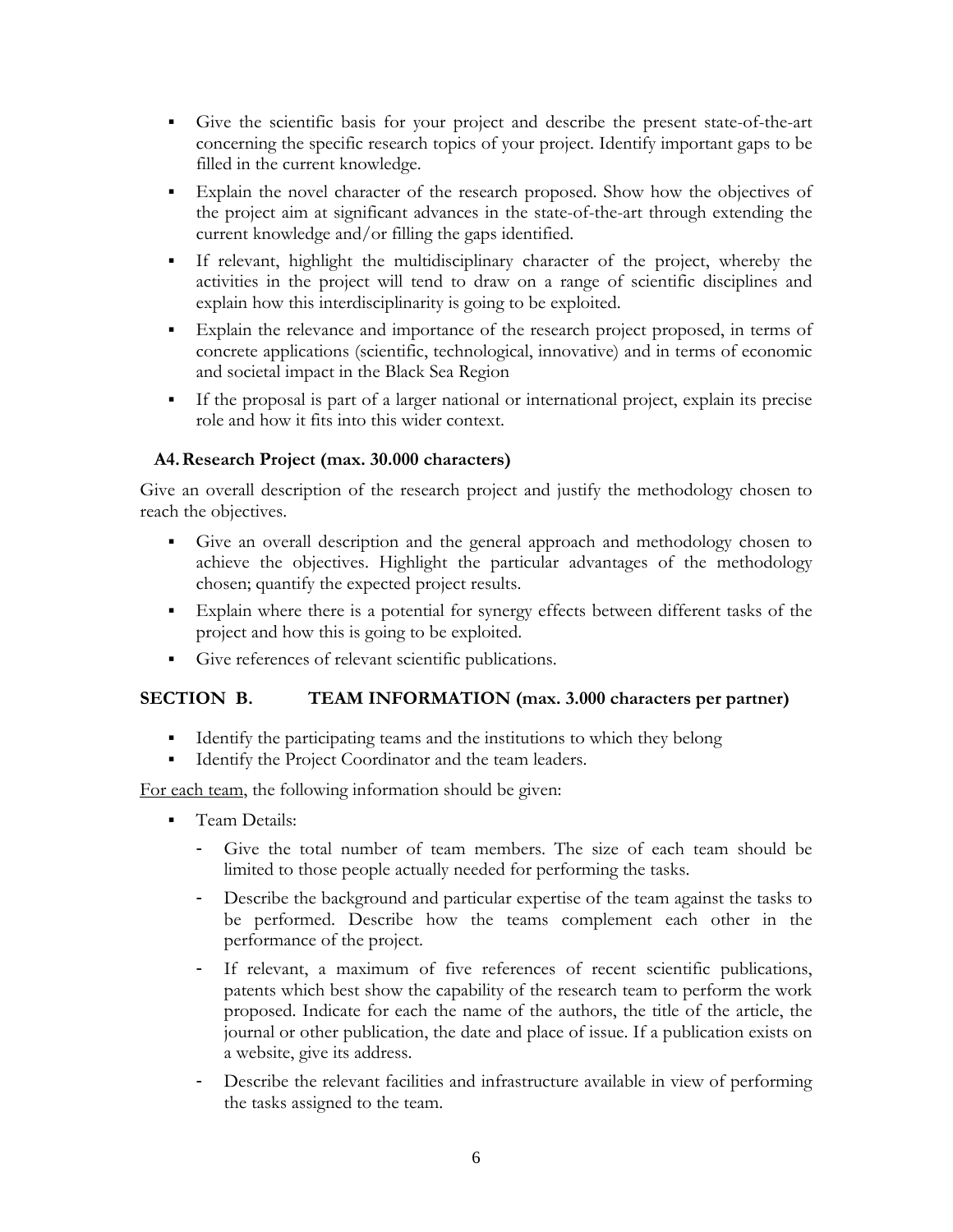• Contact details of the Project Coordinator and each team leader.

#### **SECTION C. PROJECT MANAGEMENT (max. 6.000 characters)**

- Describe how the overall coordination, monitoring of the project will be implemented. Provide if possible a project organisation chart. Indicate the decision schemes foreseen in the project (decision boards, coordination meetings).
- If appropriate set up a detailed diagram giving the time schedule of the tasks and mark their interrelations; add milestones where important goals will be reached and/or decisions on further approach will have to be made; indicate a critical path marking those events which directly influence the overall time schedule in case of delays.
- Explain how information flow and communication will be enhanced within the project (e.g. collaboration and task meetings, exchange of scientists).
- Risk management: Indicate where there are risks of not achieving the objectives and fall-back positions, if applicable.

#### **SECTION D. IMPACT OF PROJECT RESULTS (max. 9.000 characters)**

- Give the expected results of your project, which have potential applications for further advances in technological products, systems or methods.
- Sketch out a result exploitation plan which explains:
	- i. How the deliverables of the project (ex: computer codes, technologies, prototypes or pilot plants, etc.) will be exploited;
	- ii. How the innovation potential will be further exploited through a technology implementation plan;
	- iii. How intellectual property, including patenting, copyrights, license agreements and any other arrangements will be managed.
- Describe the expected impact of the research project results in terms of economical and societal needs of the Black Sea Region.

#### **6. EVALUATION AND SELECTION OF PROJECT PROPOSALS**

# **6.1. Fundamental principles**

The fundamental principles governing the evaluation of project proposals are:

- **Transparency.** The process for reaching funding decisions will be clearly described and available to any interested party.
- **Equality of treatment.** All proposals shall be treated alike, irrespective of where they originate or the identity of the proposers.
- **Ethical considerations.** Any proposal that contravenes fundamental ethical principles may be excluded from being evaluated and selected at any time.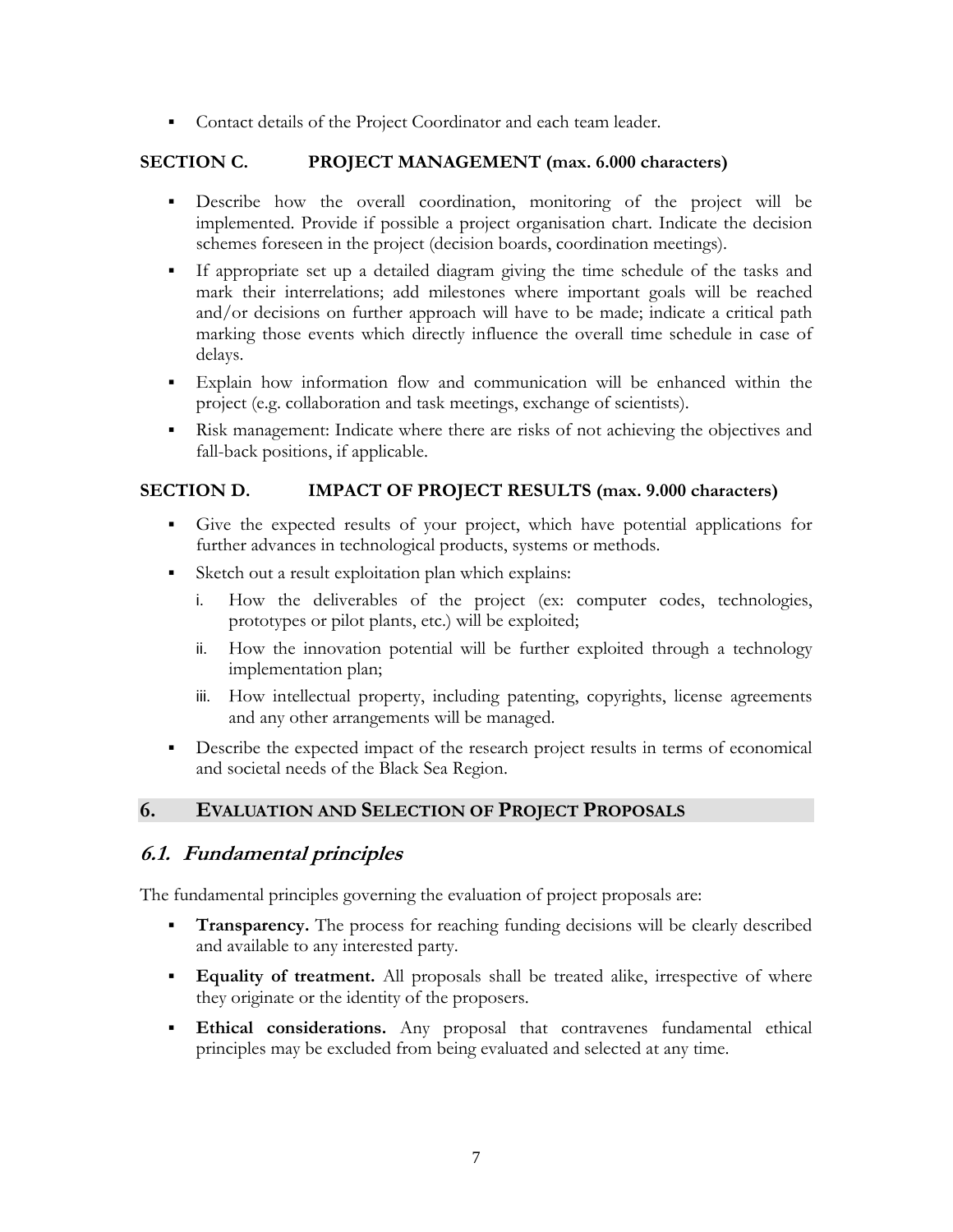### **6.2. Peer-Review Procedure**

The selection of the proposals for funding is based on an **international, independent peer-review procedure**.

First, a dedicated **pool of evaluators**, consisting of external independent experts, assesses anonymously the merits of the submitted proposals.

Second, a **Scientific Council** , which will be appointed by the JCS based on the nominations of the Group of Funding Parties, consisting of high level scientific experts, consolidates the results of the evaluation and makes recommendations to the Group of Funding Parties. Each Funding Party is invited to nominate two experts, one per field. The JCS will select one expert per Funding Party ensuring the balance between the fields.

The final funding decision rests with the Group of Funding Parties.

#### **6.2.1. Appointment of Evaluators**

The evaluators from the pool of evaluators are selected on the basis of their scientific competence, irrespective of their nationality, age and affiliation.

All evaluators must have a proven experience in one or more of the following areas or activities:

- **nanagement or evaluation of projects;**
- international cooperation in science and technology; development of human resources;
- use of the results of research and technological development projects;
- **Exploitation of research results;**

Evaluators must also have proven language skills required for the proposals to be evaluated.

For each proposal, three independent evaluators at least one from a Black Sea country participating to the BS-ERA.NET Pilot Joint Call are selected by the Joint Call Secretariat from the pool of evaluators (Eval-inco), with a view to achieve maximum competence for the evaluation. National Funding Parties are encouraged to review the national experts choosen from the Eval–inco database and to invite additional evaluators to register in the database. Keywords and free words specified in the proposal help selecting the most suitable evaluators in the field of the proposal.

#### **6.2.2. Conflict of Interest and Confidentiality**

The Group of Funding Parties relies on the integrity of evaluators to base their opinion with strict impartiality exclusively on the basis of the information given in the proposal and against the established evaluation criteria.

When choosing an evaluator, the **Joint Call Secretariat** takes all reasonable steps to ensure that s/he is not faced with a conflict of interest in relation to the proposals, which s/he is requested to assess. The evaluators commit themselves to inform the Joint Call Secretariat whenever a conflict of interest arises in the course of their duties. When so informed, the Joint Call Secretariat takes all necessary actions to remove the conflict of interest.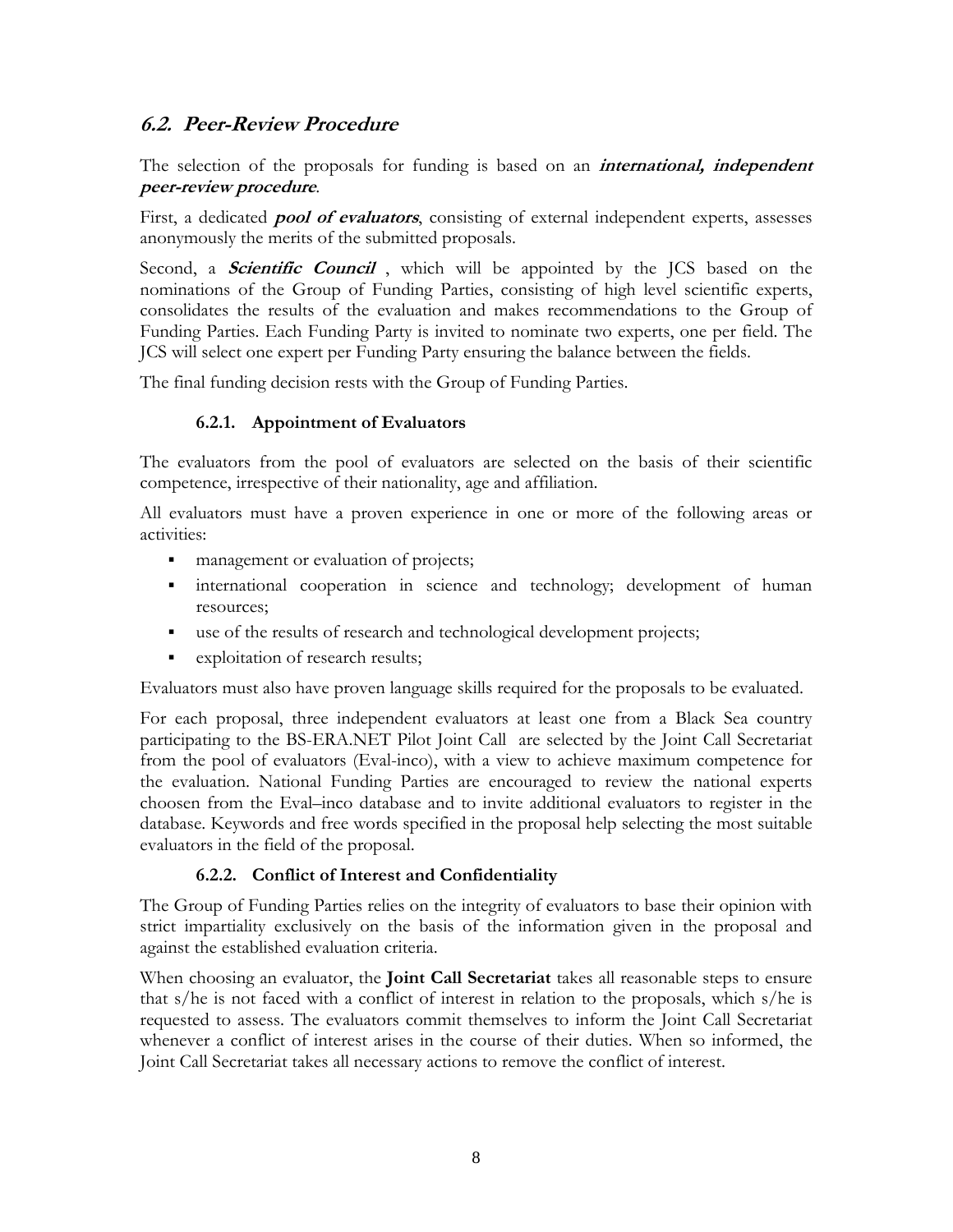The evaluators are committed to maintain the confidentiality of the information contained within the proposals they evaluate and of the evaluation process and its outcome.

The Joint Call Secretariat is committed to maintain the anonymity of the evaluators.

# **6.3 Evaluation and Selection Procedure**

# **6.3.1. Eligibility Check**

The Joint Call Secretariat checks that proposals meet the eligibility criteria as set out in section 3. Non-eligible proposals will be rejected.

Once a proposal meets basic eligibility criteria, the Joint Call Secretariat will ask the Group of Funding Parties to check and confirm the eligibility at the level of partner institutions participating in a project consortium according to their national regulations. Proposals that meet all eligibility criteria undergo the evaluation and selection procedure as described below.

# **6.3.2. Overview of the Evaluation Procedure**

The evaluation is performed on-line, using the on-line submission and evaluation system PT-Outline. Each evaluator receives access to the proposal and submits on-line the results of her/his evaluation. The access to proposals is protected by user names and passwords.

The evaluators are not informed on the other experts evaluating the same proposal. Each evaluator therefore assesses each proposal independently without exchanging views with the other evaluators.

The evaluation procedure consists of a number of steps as indicated below.

# **Step 1: Individual evaluation of proposals**

Each evaluator fills in an individual evaluation form whereby s/he gives a score and justification of the scores to each evaluation item, resulting in an overall score for the proposal. The evaluator also checks the compliance of the proposal with the thematic focus of the call.

# **Step 2: Ranking List**

From the total scores  $x_i$  given by each evaluator the **average score**  $\langle x_i \rangle$  of each proposal is calculated and retained to prepare a preliminary ranking list.

# **Step 3: Scientific Council**

The preliminary ranking list prepared by the Joint Call Secretariat is reviewed by the Scientific Council.

Based on this preliminary ranking list, the Scientific Council prepares a final list of all project proposals recommended for funding together with their tentative budgets. The Scientific Council reports to the GFP, which makes the decision on the final list of projects to be funded and on a reserve list of projects eligible for funding. In preparation of the concluding meeting of the Group of Funding Parties, the preliminary ranking list will be presented to the Funding Parties, which will check the eligibility of requested funds and return an estimated national budget for each project based on their own national regulations.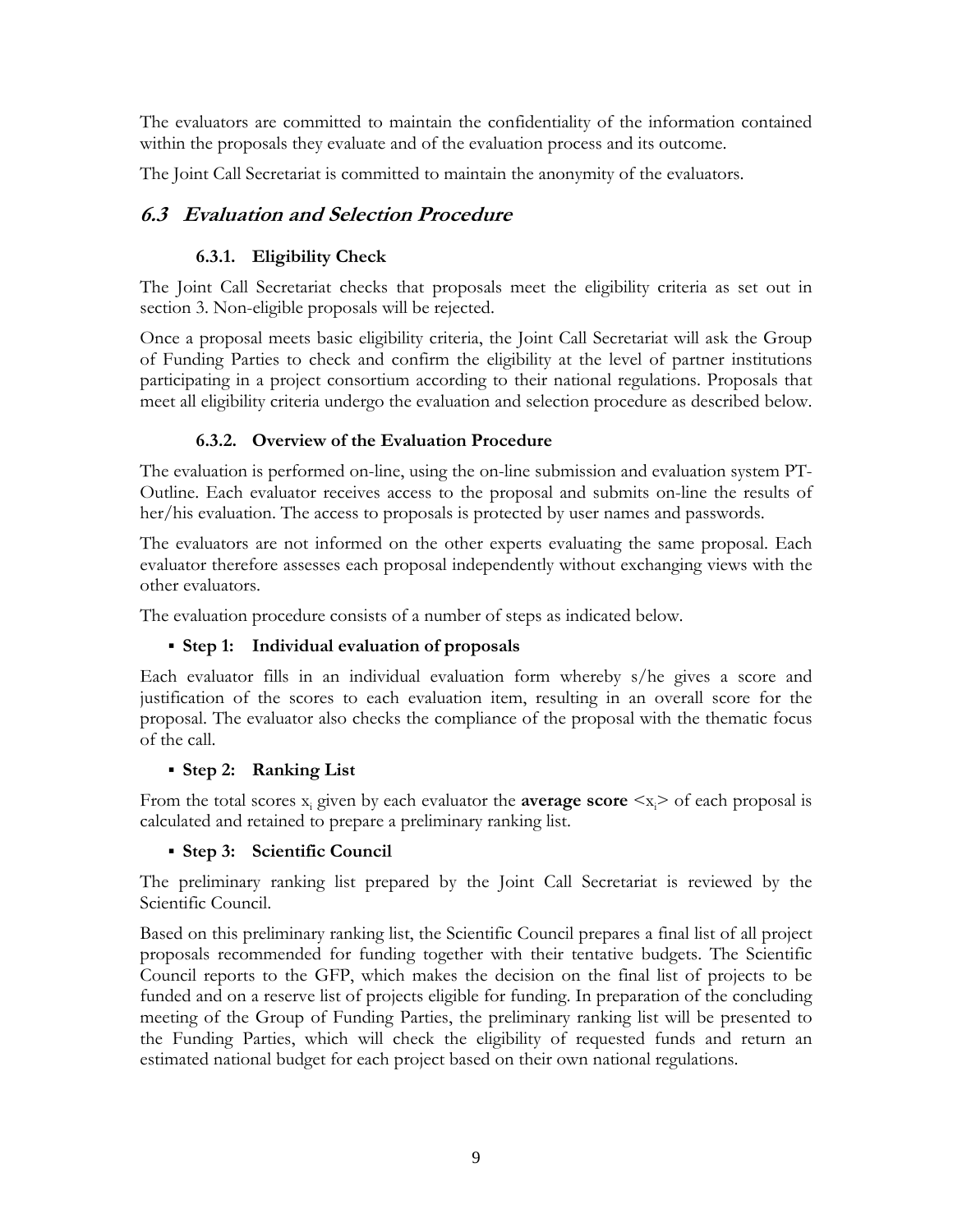The final outcome of the evaluation, including the overall score and the remarks made by the evaluators and the Scientific Council will be made available to the coordinators of the proposals after the evaluation and selection procedure has been completed.

# **6.4. Evaluation Criteria**

The evaluators are requested to assess project proposals against a set of criteria, each of which may be awarded a maximum of **5 points/criterion** according to the following scale:

# **5: EXCELLENT**

**The proposal successfully addresses all relevant aspects of the criterion in question. Any shortcomings are minor.** 

# **4: GOOD**

**The proposal addresses the criterion well, although certain improvements are possible.** 

# **3: FAIR**

**While the proposal broadly addresses the criterion, there are significant weaknesses that would need correcting.** 

### **2: POOR**

**There are serious inherent weaknesses in relation to the criterion in question.** 

# **1: VERY POOR**

**The criterion is addressed in a cursory and unsatisfactory manner.** 

# **0: NOT RELEVANT**

**The proposal fails to address the criterion under examination or cannot be judged due to missing or incomplete information.** 

The full set of criteria for joint research projects includes the merit of the research objectives, the merit of the research programme, the merit of the consortium, and the merit of the project management. The maximum score is 5.

# **(I) Scientific Merit of the project** (35%)

How clearly are the scientific objectives described?

How well described is the relevance and importance of the proposed research from a scientific, economic and/or social point of view?

How novel and promising is the proposed research?

How can the research objectives be realistically achieved in the time frame proposed against the current state-of-the-art?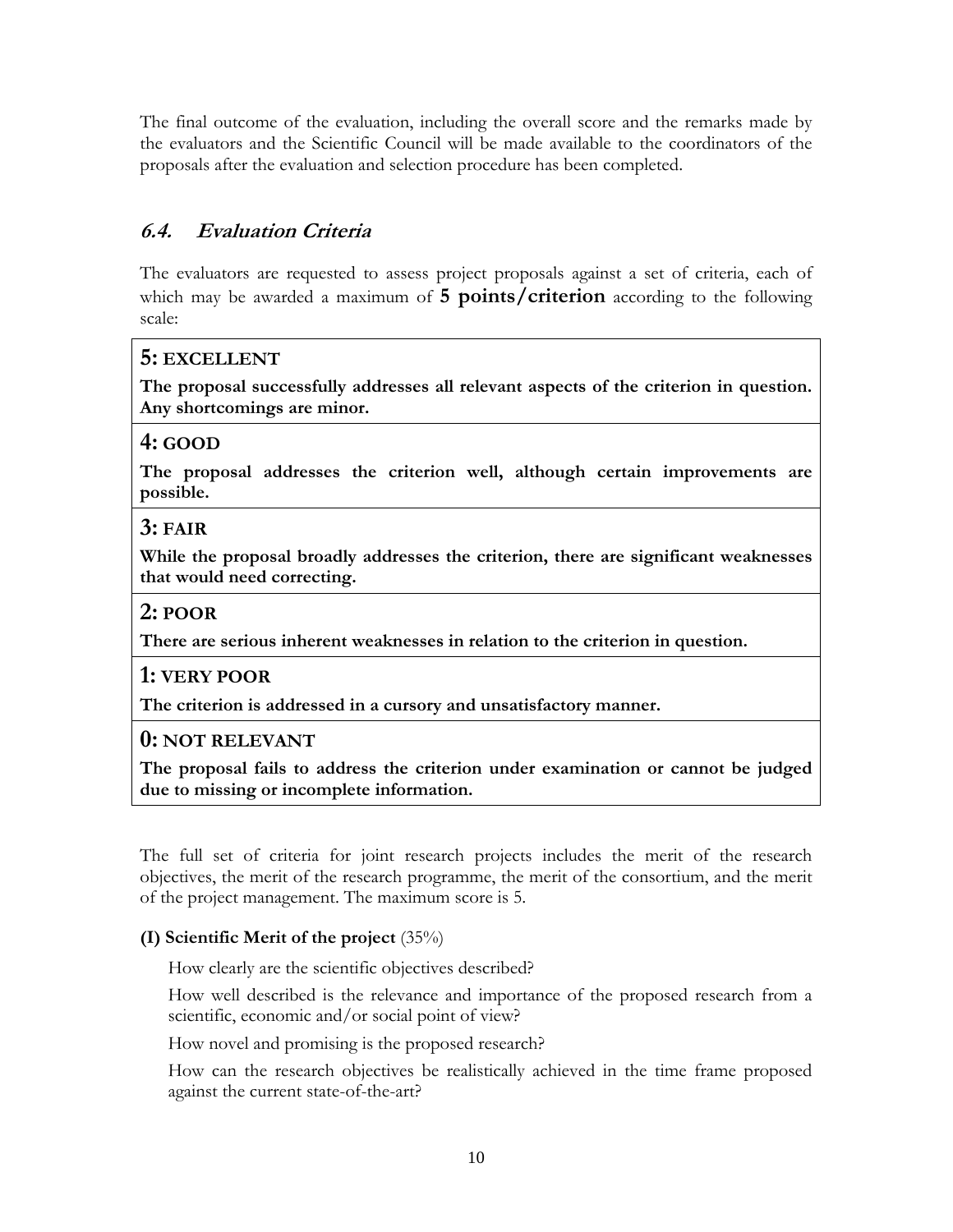How clearly explained is the research programme? Is it well focussed on the research objectives?

How appropriate are the applied methodologies to reach the research objectives?

#### **(II) Expected Impact of the Project** (25%)

Do the results lead to significant advances in science?

Does the results response to the economical or societal needs of the Black Sea Region

Will the project result in applications for developing new, or improving existing technological products, systems or methods?

Does the proposal adequately plan: to use and disseminate project results by means of appropriate tools (publications, conferences, public policy proposals, etc.); to exploit the innovation potential through a technology implementation plan including demonstration, prototype or pilot plants, etc; to manage intellectual property, including patenting, copyrights, license agreements, etc?

### **(III) Quality of the consortium** (20%)

Does the qualification of the teams meet the requirements of the tasks?

Do all the teams make a significant scientific contribution to the project?

Is the size of the teams justified by the tasks they assume?

Does the consortium provide the technical resources including research infrastructures needed for carrying out the tasks?

Do the teams involved collectively bring a significant added value for reaching the objectives of the project?

#### **(IV) Quality of the project management** (15%)

Is the Project Coordinator qualified to manage efficiently the resources and competences brought in the consortium in view of achieving the objectives of the project?

How appropriate is the requested funding and its proposed allocation to each team?

Are the divisions of tasks and resources appropriate for reaching the objectives?

How appropriate and realistic is the proposed workflow and time schedule? Does the proposal foresee adequate monitoring & control mechanisms and fall-back options?

Is the use of information and communication tools adequately foreseen (e.g. meetings, data exchange, and joint working periods, in particular for young scientists)?

# **(V) Quality of the presentation of the proposal** (5%)

# **7. PROJECT CONTRACT AND PROJECT MONITORING**

For each project approved for funding the Joint Call Secretariat will execute an **Umbrella Project Contract** to be signed on the one hand by the Joint Call Secretariat on behalf of the Group of Funding Parties and on the other hand by each Coordinating institution of a consortium.